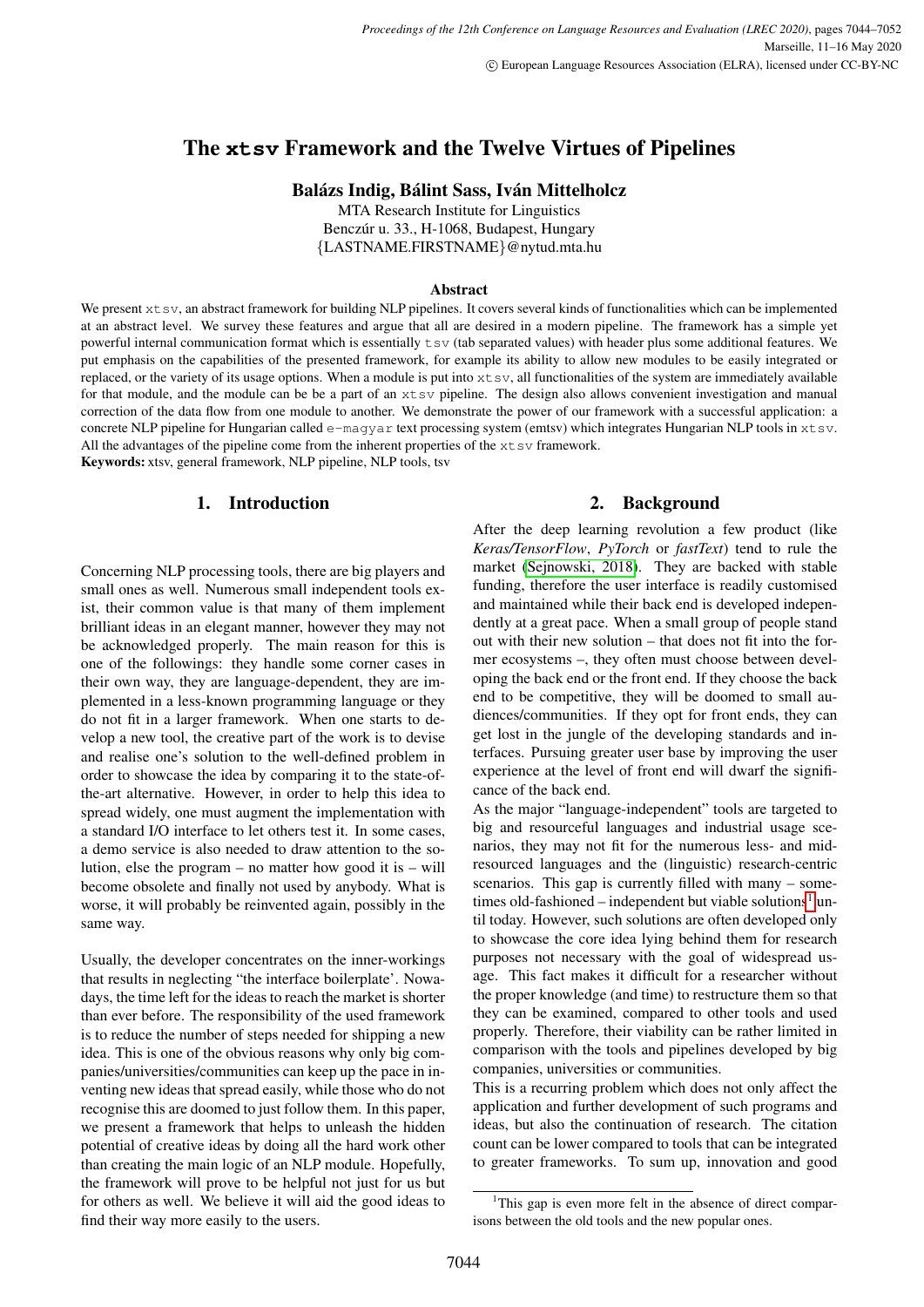ideas are frequently lost and reinvented because of the lack of interoperability, while the problems these tools solve or handle better than the widespread alternatives are bound to recur. As we will see, our solution targets these tools.

### 2.1. Standards

In the era of the expansive adoption of the CoNLL-U format and the UD standard, many of the newly developed tools tend to respect these *de facto* standards which mark the way for new tools. Still, we are left with one rather important question: what happens to the old tools that are good but lack the support of modern interfaces and standards? Their users do not possess the knowledge and resources to reimplement or substantially modify them to follow the new standards. Sometimes these tools address tasks which do not fit into the aforementioned standards, i.e. they are not handled by the majority of the other compliant tools. Therefore, these tools have drawbacks, even though they could present a viable solution.

When it comes to support smaller languages trying to adopt standards developed for large languages, it is impossible to do so without losing linguistic information [\(Vincze et](#page-8-1) [al., 2017\)](#page-8-1). However, there are multiple possibilities for workaround: sometimes it is better to do a fine-grained tagging to get higher accuracy and then merge classes to get the standard compliant representation (for our approach see Section [7.3.\)](#page-6-0). The other way is to hybridise methods with rule-based components to overcome the too small size of the training material. These strategies can hardly fit into the conventionally used CoNLL-U format and therefore into the compliant tools. One can not make a change in these programs supporting the CoNLL-U format as the developer and linguistic resources for these languages are rather limited.

Consequently, we are limited in probing and comparing different alternative tools to select the best one for our needs. Individual solutions will come to a similar fate: they are not usable for greater audiences and therefore may not be acknowledged properly. In greater time frames, the pipeline will become obsolete. New, better alternatives will be discovered, but they can not be replaced due to tight integration.

### 2.2. Aim

The aforementioned problems are out of sight for the current standards. In order to break the circle, we gathered the requirements that a pipeline has to meet and developed a framework that can satisfy these needs.

In this paper, we present our findings, the format and the framework we have created to solve the aforementioned problems. We describe our implementation of a truly modular pipeline which does not limit users in experimenting with interchangeable modules, swapping them to the bestperforming alternatives and making new compatible ones easily<sup>[2](#page-1-0)</sup>. We also present its first successful application by a language processing pipeline for Hungarian. Finally, we compare this pipeline to the existing alternatives.

## 3. The Twelve Virtues of Pipelines

<span id="page-1-2"></span>We gathered numerous requirements during our practice. Most of them were an actual limiting factor or a future expectation for an ideal pipeline. In the following sections, we present these and argue for their importance. Our point is that instead of having to deal with these aspects for every module separately, they can and should have a general solution at the level of the pipeline providing their functionality automatically for every module included.

### 3.1. A Pipeline Should Act as a Real Pipeline

First of all, we need to give a clear definition of pipelines, because there is a tendency nowadays that monolith tools handling multiple tasks are also called pipelines in the public speech. The definition of the pipeline is the following: "In software engineering, a pipeline consists of a *chain of processing elements* (processes, threads, coroutines, functions, etc.), arranged so that *the output of each element is the input of the next*; the name is by analogy to a physical pipeline."[3](#page-1-1) We must emphasize the differences between monolith tools and pipelines. In the rest of the paper, we follow the above definition for *pipelines*, while "pipelines" implemented as monoliths will be referred to as *tools*.

### 3.2. A Pipeline Should Truly Work for Any Language

There are many pipelines which are claimed to be language-independent, although they are developed and tested only for a few major languages. These languages are rather different from the numerous smaller languages which these pipelines are also expected to work with. As these pipelines have too many prior assumptions and expectations that could not be met sometimes (e.g. a suitablesized UD treebank may not exist), they can not be used for these smaller languages or only with a big performance drop. In our view, the pipeline framework should be as abstract as possible. We should not assume anything that has nothing to do with the operation of the framework itself, in other words, that is not at the abstract level. All kinds of linguistic assumptions should be made at module level.

### 3.3. A Pipeline Should Handle Big Data and Large Number of Requests as Well

One major limiting factor of the existing tools and pipelines is the inability of handling both big and small data. This concerns the handling of training material in those cases when it can be generated automatically in large quantities (e.g. diacritic restoration). One does not want to use different pipelines for numerous small requests (e.g. a web service) and for one large request (e.g. big data queries), one pipeline should be able to handle both cases well.

### 3.4. A Pipeline Should Allow Reusing Existing Tools

A prominent limiting factor of the existing pipelines is that they do not make it possible to use modules written in various different programming languages together. One may

<span id="page-1-0"></span><sup>&</sup>lt;sup>2</sup>Allowing a simple manner of creation of modules is very important as it attracts users to create modules in the ecosystem, e.g. by modifying old ones.

<span id="page-1-1"></span><sup>3</sup>[https://en.wikipedia.org/wiki/Pipeline\\_](https://en.wikipedia.org/wiki/Pipeline_(software)) [\(software\)](https://en.wikipedia.org/wiki/Pipeline_(software))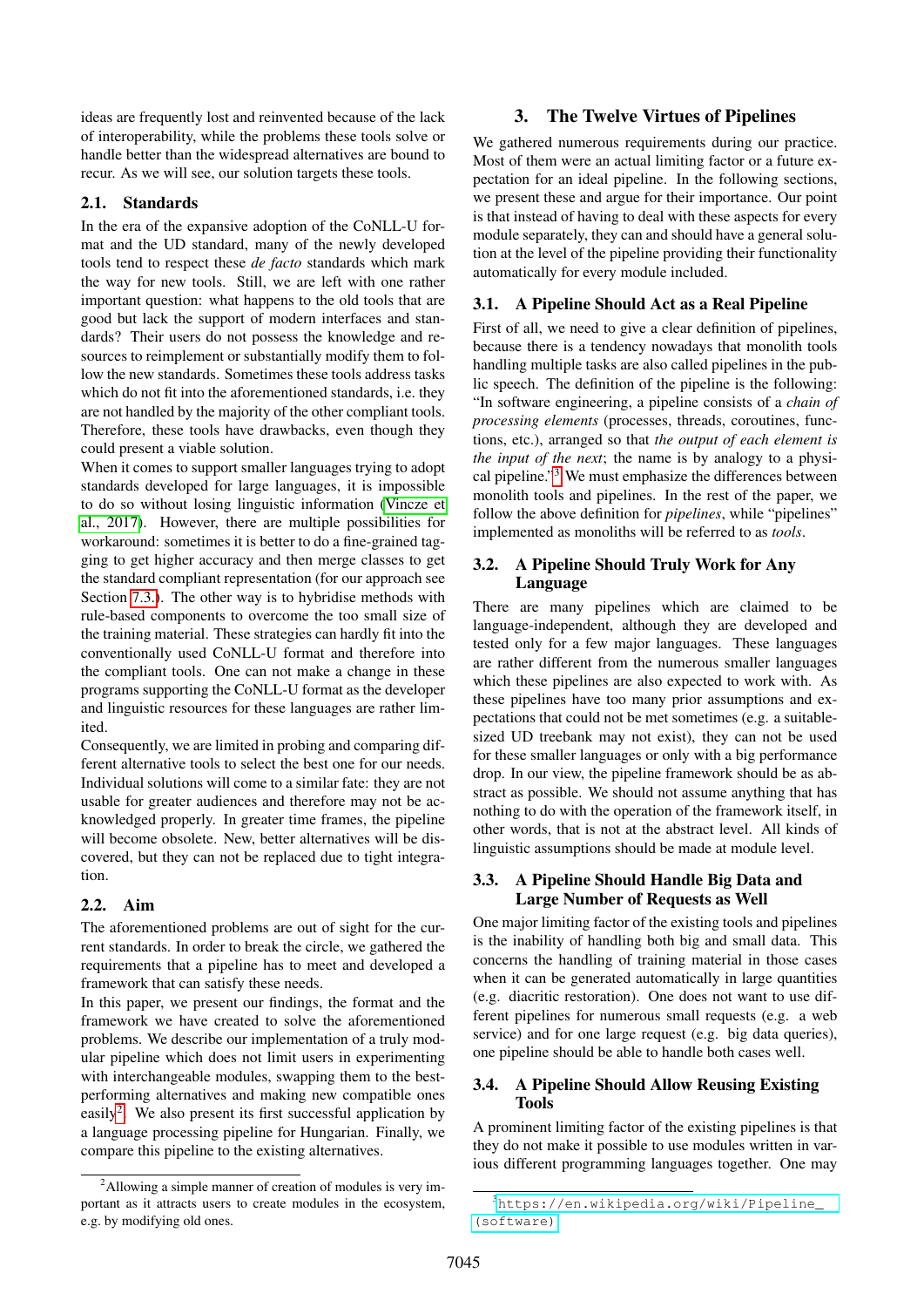have to fully reimplement (or workaround) an existing welltested implementation of the tool to be included and maintain the modification if the module develops. The problem gets more serious when it comes to tightly coupled pipelines where it is even harder to replace and maintain modules without much effort. A pipeline framework should offer general, easy-to-use, prefabricated wrapper solutions for future modules regardless of their programming language.

### 3.5. A Pipeline Should Allow Entry and Exit at Any Point

When creating new training material or testing the robustness of the pipeline, it is inevitable to be able to examine the output of each module separately and modify it when required – to reduce error amplification – before letting the pipeline proceed. Beside that, it is not enough to test a module – or any part of the pipeline consisting of one or more modules – in itself, one may also test how robust the module is in the pipeline, i.e. whether the modules can work together or they need to be harmonised (e.g. the rules and the training data). The former method is called *in vitro* and the latter *in vivo* in biology.

### 3.6. Modules Should be Replaceable in the **Pipeline**

To keep the pipeline at the state-of-the-art performance, maintainers may need to replace modules in a timely manner. Before this kind of change, one usually wants to perform measurements to verify that the new module is superior to the old one which is currently in the pipeline. Beside that, the pipeline should allow to have multiple alternative modules to be used when a confident decision could not be made e.g. preferring speed or performance. In these cases, the decision should be left for the user.

## 3.7. A Pipeline Should Exist as Docker Container

Nowadays it is a requirement for most complex program to support building as a Docker image and insertion into an environment as a container. This is especially true for distributed and service workloads. Be a single tool or a fullfeatured pipeline, the framework should do all the heavy lifting as it is possible to implement this functionality at the level of the framework. The module developer should only be concerned about the issues of creating or running the Docker image.

## <span id="page-2-4"></span>3.8. A Pipeline Should Support Usage as Service (REST API)

We are living in the age of microservices or in other words *software as a service (SaaS)*. When a dedicated service is to be deployed in the cloud, it is an advantage if it is equipped with a standard, instantly usable REST API. This is also convenient for the non-technical user who "just wants to use" the pipeline with minimal effort. With proper configuration, one can even use it for instant demonstration. This is again a feature which boosts the viability of the pipeline, and should not be written independently for every tool, but can be addressed well at the level of the pipeline by a general solution.

### 3.9. A Pipeline Should Allow Modification and Extension with New Modules

By allowing modification and extension, not only existing tools can be reused but new ones can be developed as well. The developer only needs to solve the actual task and simply put the implementation into the pipeline. Modules can be split into logically distinct parts. Smaller modules mean speed, generality and more room for experiments, like experimenting with new features or specialising the final output.

### 3.10. A Pipeline Should be Standard Compliant and Comparable

Not just the individual tools but the pipeline as a whole should be able to take input and yield output that is comparable. This does not necessarily mean that the intermodular data format should be constrained by any standard as it is the "internal matter" of the pipeline itself. This allows freedom, but keeps compatibility and comparability using a simple converter – to transform the data to a standard compliant format – as the last element of the pipeline. This property makes it possible to gain more insight into the inner-workings of the data and the tools – e.g. by subdividing the task as needed – because only the final result is evaluated.

### 3.11. A Pipeline Should Support Distributed **Workloads**

When dealing with multiple parallel users and big data, it is an obvious requirement to be able to distribute the load to multiple machines. This is not self-evident with old tools where there is a need of special knowledge that the module developer may not have. Fortunately, it is essentially the same for all modules so it can and should be solved at pipeline level.

### <span id="page-2-5"></span>3.12. The API and the Communication Format Should Be Built to Last

When one builds a new, general framework that is expected to be trusted and used by others, it is essential to design the API as simple and extensible as possible to accommodate all unexpected future use cases without modification and API breakage, else the future users would not trust and adopt the framework and the API. One well-known example of such an API is the Unix pipeline which has started 50 years ago<sup>[4](#page-2-0)</sup> and still spreading in the world, used by the general public with only slight modifications throughout the years.

## 4. Related work

<span id="page-2-6"></span>The three main pipelines used today are *SpaCy*[5](#page-2-1) [\(Honni](#page-8-2)[bal and Montani, 2017\)](#page-8-2), *StanfordNLP*[6](#page-2-2) [\(Qi et al., 2018\)](#page-8-3), and *UDPipe*<sup>[7](#page-2-3)</sup> (Straka and Straková, 2017). They are all designed around the CoNLL-U and Universal Dependencies

```
4https://www.bell-labs.com/unix50/
```

```
5https://spacy.io/
```

```
6https://stanfordnlp.github.io/
```

```
stanfordnlp/
```
<span id="page-2-3"></span><sup>7</sup><http://ufal.mff.cuni.cz/udpipe>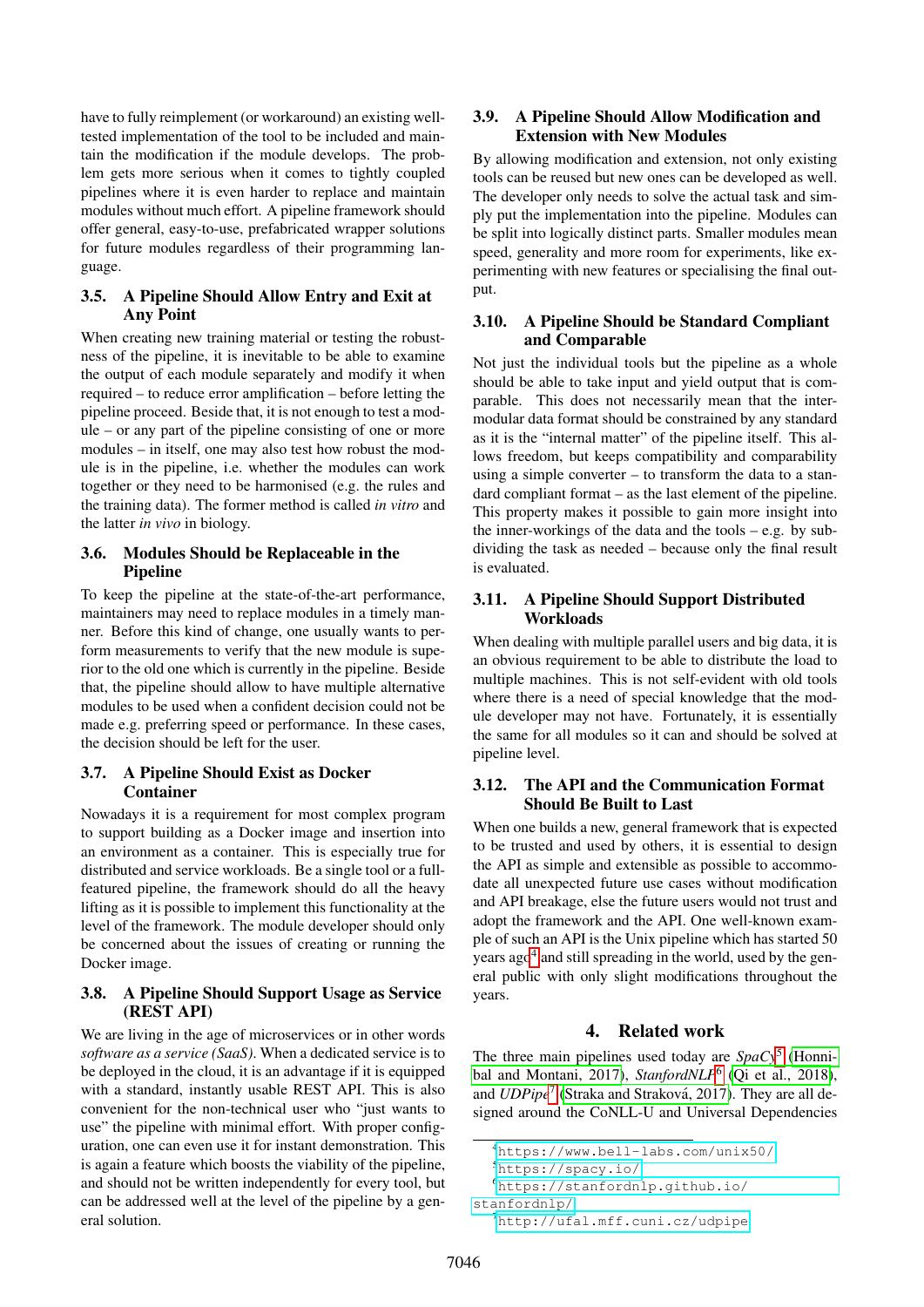$(UD)$  ecosystem $8$  and they solve the minimal required steps to comply. SpaCy has a rather simple API which is very popular in the scene. Recently, there are wrappers for the two other tools  $9$  to enable the usage with the same API.

These programs are language-agnostic (but somewhat English-centered), downloadable and each of them has a Python API. Only some of them allow splitting processing into steps to allow corrections on the data. The divergence from the strict series of modules is not possible and some of them do not support creating new modules. This behaviour satisfies the majority of the community, as most of the use cases require these tools for standard preprocessing of text prior to the actual work to be done. In these cases, speed is the first priority.

To sum up, users mostly want to reach the output from the input in the shortest and fastest way – that is, sometimes in one big step. From this point of view, the majority of our requirements (see Section [3.\)](#page-1-2) could appear as unnecessary constraints which just slow down the processing. We think that thanks to our additional features  $x$ tsv surpasses other approaches in cases when speed is not the only consideration. To characterise the difference in speed, we present our benchmarks in Section [8.](#page-7-0)

Our framework does more than just providing a trainable, downloadable pipeline with pretrained models: we designed it to enable usage as a service (see [3.8.\)](#page-2-4). Therefore we examined the available solutions that work in the cloud as a service in asynchronous manner. Their source codes are mostly not available, but some of them integrate some open source tools to broaden their repertoire. *Web-* $Sty^{10}$  $Sty^{10}$  $Sty^{10}$  and *Weblicht*<sup>[11](#page-3-3)</sup> are two good examples of this type of tools. There are three problems with this kind of architecture: a) the user depends on the administrators of the system (e.g. integrating new modules); b) there is no feedback for module developers; c) the user must give (possibly sensitive) data to a third party. We tried to eliminate these drawbacks when designing xtsv.

The third group of tools to mention is the language-specific tools which are often tightly coupled. Even though they are open source, it is almost impossible for an outsider to improve their speed or accuracy. For example Hungarian *Magyarlánc* [\(Zsibrita et al., 2013\)](#page-8-5) is such a tool to name. There is a great need for creating and comparing prototypes, but in a fast moving workflow it is not feasible to rewrite the best candidate for the final product.

xtsv competes with these types of tools but it puts the emphasis on other aspects: modularity, stable API and fast development over speed. Thanks to this fact it can be an ideal test bed for NLP and also for linguistic experiments that could evolve and be even integrated into the aforementioned pipelines.

Regarding the possible data format, we found that CoNLL-  $*$  format family (Stranák and Štepánek, 2010) has been shaped by many experience and has matured a lot over the years. Still, we found it a no-go because it presumes a global knowledge of the possible fields that is hard-wired into each module by the order of the fields. This constraint is somewhat compensable with extra fields used beyond the eleven mandatory fields. Beyond that, although there is a CoNLL-U validator program $12$ , major programs that claim to support the CoNLL-U format do not produce "valid" output. They produce mostly minor errors, but this shows that the format is somewhat overregulated and some of the tools or treebanks do not bother to adapt to these standards.

There are already a few extensions of the CoNLL-U format. One of them is the CoNLL-U plus format $13$ . It passes our requirements on the format (see [3.12.\)](#page-2-5), but we have not found a working implementation for this format. It also tries to keep compatibility and therefore follows the regulated format inherited from CoNLL-U which is not necessary and not general enough in our opinion.

In the following section, we describe the format chosen for our framework. It builds upon the good features found in the CoNLL-U format, but has also differences to leverage the latter one's overregulated nature.

### <span id="page-3-6"></span>5. The Communication Format of **xtsv**

The inter-module communication format of  $x$ tsv is essentially tsv with headers. This general format follows the principles of *vertical format* where each token is written vertically, one item per line, and the features of the tokens are separated by a tabulator character as columns in the same line. It is important that this simple format is augmented with a header in the first line to label the columns. As the header identifies the columns, they can be in arbitrary order. In fact, the header is what controls the operation of the whole pipeline: it defines input and output columns. Additionally, we support fixed column order without header as well, and modules can choose between the two formats. The pipeline delegates the decision to choose between these (and the possible introduction of further constraints on the content) to the two consecutive modules.

To be compliant to the CoNLL format family, we use empty lines as sentence separators, and we added the possibility of having CoNLL-style comments – starting with a hashmark and a space – directly before sentences. These modifications somewhat break the principles of  $tsv$  but we decided to use them as CoNLL formats are de facto standards.

We wanted the format to be neutral to all fields to priorise generality and extensibility instead of priorising the (nowadays) frequent use cases. With this design decision we opened the way to divide or extend the classical steps of the pipeline on demand to adhere the underlying logic. The order of the new columns is generally not set, but each module is advised to augment new columns to the right of the existing columns.

<span id="page-3-0"></span><sup>8</sup><https://universaldependencies.org/>

<span id="page-3-1"></span><sup>9</sup>[https://github.com/explosion/](https://github.com/explosion/spacy-stanfordnlp)

[spacy-stanfordnlp](https://github.com/explosion/spacy-stanfordnlp) and [https://github.com/](https://github.com/TakeLab/spacy-udpipe) [TakeLab/spacy-udpipe](https://github.com/TakeLab/spacy-udpipe)

<span id="page-3-2"></span><sup>10</sup><http://ws.clarin-pl.eu/websty.shtml>

<span id="page-3-3"></span><sup>11</sup><https://weblicht.sfs.uni-tuebingen.de>

<span id="page-3-4"></span><sup>12</sup>[https://github.com/](https://github.com/UniversalDependencies/tools/blob/master/validate.py)

[UniversalDependencies/tools/blob/master/](https://github.com/UniversalDependencies/tools/blob/master/validate.py) [validate.py](https://github.com/UniversalDependencies/tools/blob/master/validate.py)

<span id="page-3-5"></span><sup>13</sup>Available at [https://universaldependencies.](https://universaldependencies.org/ext-format.html) [org/ext-format.html](https://universaldependencies.org/ext-format.html), but without the proper bibliographical references we can only suspect the creation date (2018-01-17) and status (draft).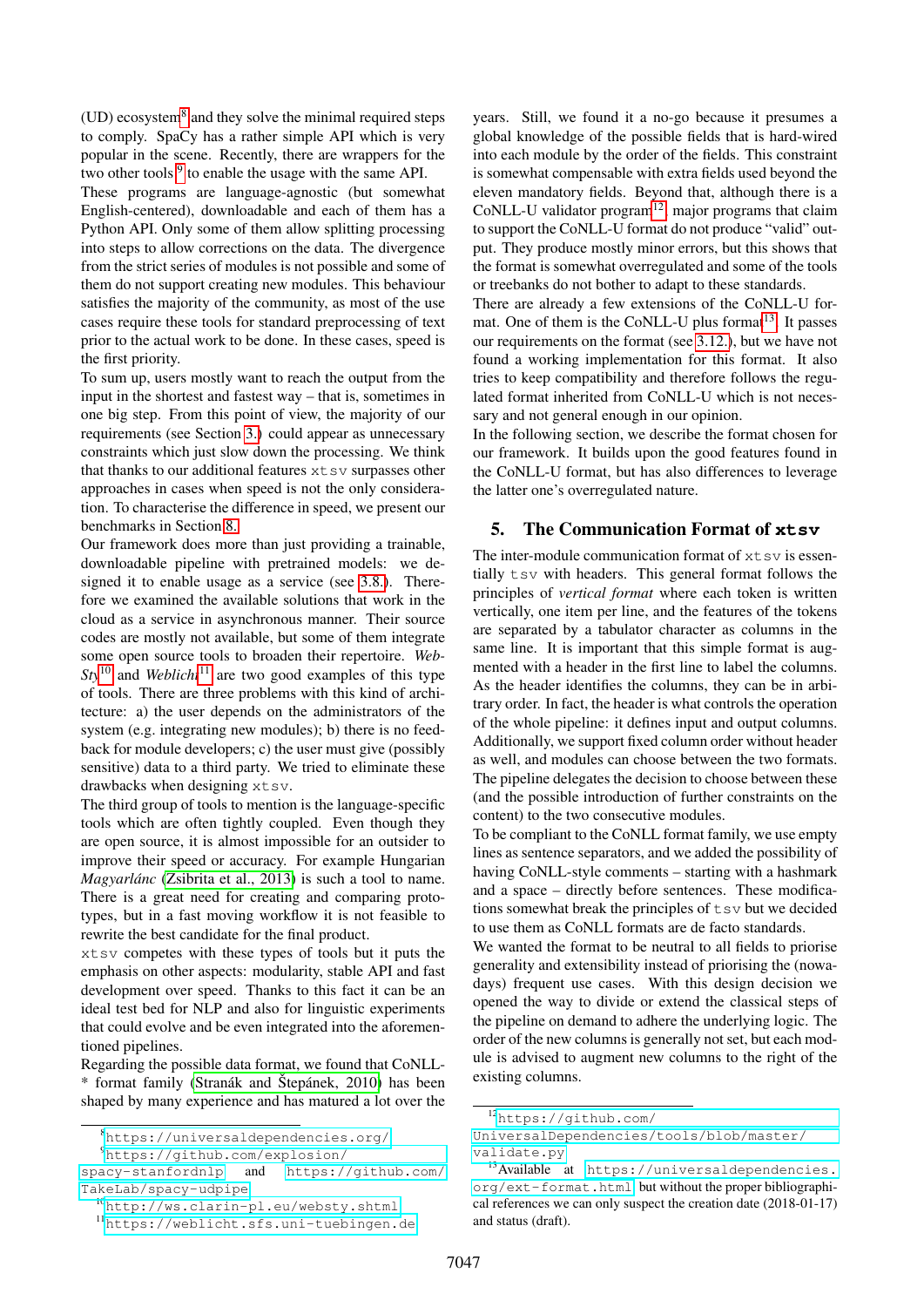With this layout we opened up numerous possibilities which previously were not possible. One of them is the locality of the specifics of the format that can be converted from module to module if needed. The other is the coexistence of alternative modules that do the same task yielding non-linear "pipeline" if needed. Generally, modules may require zero or more fields as input columns and produce zero or more output fields as columns on the output. To synchronise naming conventions between modules from different sources, an abstract*rename* module can be implemented at framework level for renaming columns.

It is not strictly required for input and output data to be in the above defined format. This is an advantage that shows itself mostly at the beginning and at the end of a pipeline. The first step is usually a *tokeniser* which creates xtsv format from raw text, while the last step is often a *finaliser* which aggregates data, e.g. printing out result of evaluation or data in appropriate format for plotting directly.

The execution order is determined by the order of the modules. Prior to execution, the framework checks whether the produced and required fields yield a feasible sequence of modules, i.e. whether all required fields are available at all points of the pipeline, taking the input data into account as well. This makes it possible to compute execution paths from the input and the desired output using the available modules with constraint satisfaction.

With the design presented above, we allow new possibilities – that could not be achieved with CoNLL-U format – from processing multilingual texts with the same pipeline $14$ to tasks even outside of the domain of natural language processing, essentially using any kind of vertical data. In the next section, we emphasise the importance of the  $x$ t s $v$ framework. We present how this framework facilitates the insertion of new modules and what can be done with these modules at the pipeline level.

### 6. The **xtsv** Framework

xtsv is a general-purpose, multi-functional tsv-based processing framework for NLP. It connects different modules, manages I/O using the format described in the previous section, handles and checks input and output columns and, most importantly, adds several functionalities to the pipeline. The main idea is to implement every feature which works the same way for all modules at framework level, and thereby, to provide them automatically for every module and pipeline built with the framework.

We wanted to support the vast majority of the available tools in the research community. So, we not only designed our API in Python (which can be easily integrated with C and C++ libraries), but also added the possibility to insert Java applications into the pipeline using PyJNIus [15](#page-4-1) doing all the heavy lifting. PyJNIus is not a direct dependency of xtsv, but detected and used if some module needs it. The pipeline delegates the appropriate tasks to the format (see Section [5.\)](#page-3-6) and the modules (Section [6.2.\)](#page-5-0).

Another design decision was to reuse as many available general-purpose software components as possible if they are adopted by the community. With this trick,  $x$ t sv itself consists of only about 400 lines of Python code. Despite of its numerous features that we describe in the following paragraphs, it is a lightweight system, easy to maintain thanks to its small size.

Before reading the data, the pipeline checks the feasibility of the list of the tools required to be run and the supplied input data. As any module can require and produce zero or more input fields, this is a directed acyclic hypergraph. All the data is handled as a stream of tokens – except of the raw text before tokenisation and sentence splitting which is handled as a stream of characters. We currently process data sentence-by-sentence $16$  which enables the parallelisation of the processing and distributing it among multiple computer nodes with the same API.

We defined the following API for *using* a pipeline put together in  $x \text{ to } y$  this is similar to the existing alternatives:

- *build\_pipeline(...)* to initialise the defined pipeline and process the input stream in one step;
- *pipeline rest api(...)* to initialise the REST API object that will initialise the tools on the first query when they are needed;
- *process*(...) low level function to process a stream with a preinitialised module (e.g. for training);
- *download(...)* download the models if needed
- *tools* (a list) and *presets* (a dictionary) for configuration along with miscellaneous properties and functions.

Suitable tools can run as in multiple instances with different parameters – e.g. loading different models. We defined an object to store the initialised tools. Having this object, other streams can reuse the tools immediately. One frequent use case of this is the REST API.

### 6.1. Usage options: Docker, REST API, etc.

Beyond the programmatic usage described above, there are two orthogonal dimensions concerning other usage possibilities of xtsv. On the one hand, the framework can be used as a CLI (command line) tool, as a REST API or by a generic web front end built on the top of the REST API. On the other hand, it can be used by cloning the repository – to be able to modify the source code directly –, by installing via pip or by running its Docker container as a black box (see Table [1\)](#page-5-1).

We encourage our users to use Docker container technology to create prepacked, standalone and easy-to-use software packages that have batteries included and can be put into larger environments by a few commands. Using our framework, instead of complicated installing procedures, one can simplify the setup to one

<span id="page-4-0"></span><sup>&</sup>lt;sup>14</sup>This can be achieved by adding a language identifier column by the first module to set the path for appropriate follow-up modules for parts of the input written in different languages.

<span id="page-4-1"></span><sup>15</sup><https://github.com/kivy/pyjnius>

<span id="page-4-2"></span><sup>&</sup>lt;sup>16</sup>The API can be extended when lower or higher processing units are needed. For details, see the module specification in Section [6.2.](#page-5-0)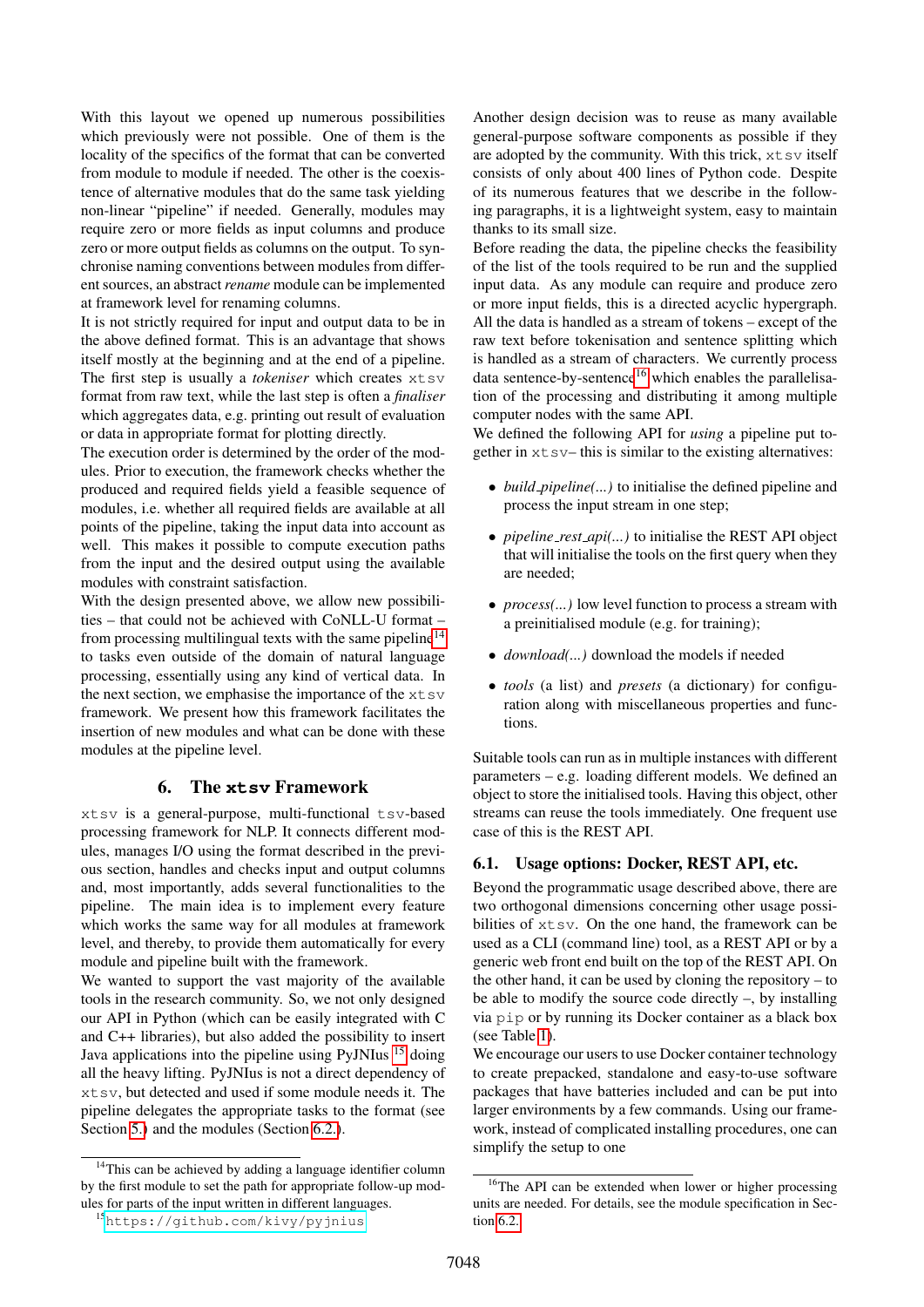|                 | clone | D1D | Docker |
|-----------------|-------|-----|--------|
| CL I            |       |     |        |
| <b>REST API</b> |       |     |        |
| web front end   |       |     |        |

<span id="page-5-1"></span>Table 1: Usage options of  $x$ tsv.

#### docker pull IMAGE NAME

command. The system can be run from docker – just like a common CLI application running in JVM, called runnable docker – or like a traditional container, as a service with the provided general REST API. We also provide a simple generic web front end from xtsv which helps human interaction with the REST API and enhances user experience e.g. at a demo session, if some ideas need to be quickly showcased.

We created a front end for the REST API to enable nontechnical users to select the required modules and use the service provided by xtsv without knowing CLI or docker at all. As some modules can run in multiple copies (e.g. with different parameters or modes) the same front end code also provides a way to choose between these parameter configurations or modes and return a JSON structure with the processed output. This scenario is good for running small microservices in the cloud which require human readable, still machine parsable output e.g. to look-up – and possibly post-process – some input text by typing an URL into a browser. The very same API can be used to handle batch queries if needed. The practical use cases are described in Section [7.1.](#page-6-1)

The framework uses lazy-initialisation to only load modules that are really needed. This is useful for running services as the user does not have to to modify anything if he or she wants to run (and load) only one tool in the lifetime of the service, or – as another case – wants to use different worker computers for different services systematically. The list of modules has are to be supplied in a form of a simple config that lists the appropriate values<sup>[17](#page-5-2)</sup>. In the following section, we describe the specific API that is required of any module to implement, to show how easy it is to insert a module into an  $x$ tsv pipeline.

#### <span id="page-5-0"></span>6.2. Module Specification

In order to *create* a new  $x$ t sv module to put into a pipeline, one must create a Python module with a class implementing the module API which consists of six properties and three functions<sup>[18](#page-5-3)</sup>. As a matter of fact, this includes handling modules with Java classes.

The modules have the following six properties which can be omitted if default values are appropriate for a particular use:

1. *source fields*: the set of expected input field names if there are any;

<span id="page-5-2"></span> $^{17}$ For details see the documentation at [https://github.com/dlt-rilmta/xtsv#](https://github.com/dlt-rilmta/xtsv#creating-a-module-that-can-be-used-with-xtsv)

- 2. *target fields*: the list of the names for the output fields created by the module in order of appearance;
- 3. *fixed order tsv input*: tells the pipeline if it should expect headers for the module input or not;
- 4. *pass header*: tells the pipeline if it should pass the header before the module output or not (e.g. header should not be passed for finalisers – see Section [5.\)](#page-3-6);
- 5. *class path*: needed for the JVM to include special classes;
- 6. *vm opts*: additional JVM options when needed.

These properties determine the pipeline-level properties of the actual module. The main idea on the behaviour of each module – be it rule-based, statistic-based or hybrid – is that it is enough for them to have:

- 1. an *initialisation phase:*  $\text{unit}(\ldots)$ , where the module can read the trained model or data files and make modifications prior to processing;
- 2. a function to *process the input token-wise:* process token(...);
- 3. a function to *process the input sentence-wise:* process sentence(...).

In the future, we may add a function to process the input paragraph-wise and another one to process the input document-wise.

These functions have strict signature as the part of the API, except the initialisation function which is allowed to have the custom elements needed for the actual module. Each module is allowed to define any further extension in its API as long as it does not interfere with the expected API of xtsv.

To sum up, we emphasise that  $x$ tsv will fulfil all require-ments described in Section [3.](#page-1-2) in the near future<sup>[19](#page-5-4)</sup>. If the API described in the current section is implemented by a module, it can be simply inserted into an  $x$ tsv pipeline and, by that, all features which we mentioned will be available for this module, and of course for the whole pipeline which contains the module. This is possible because all pipeline functionalities are implemented in  $x$ t s $v$  at framework level and in a generic way.

## 7. An Application: **e-magyar** (emtsv)

In this section, we present the advantageous properties of xtsv in practice through an application. This is the new version of e-magyar codenamed emtsv [\(Indig et al.,](#page-8-7) [2019\)](#page-8-7), a processing pipeline for Hungarian. We will reference it as emtsv in the rest of the paper.

Hungarian is an agglutinative language. There are several specific processing tools for this language, many of them producing high quality output. For example, *Hunspell* is an open-source spell checker, lemmatiser and morphological analyser, developed primarily to handle Hungarian and

<span id="page-5-3"></span>[creating-a-module-that-can-be-used-with-xtsv](https://github.com/dlt-rilmta/xtsv#creating-a-module-that-can-be-used-with-xtsv) <sup>18</sup>See emDummy example module for detailed documentation

at <https://github.com/dlt-rilmta/emdummy>

<span id="page-5-4"></span><sup>&</sup>lt;sup>19</sup>The only exception is parallelisation that has not been implemented yet.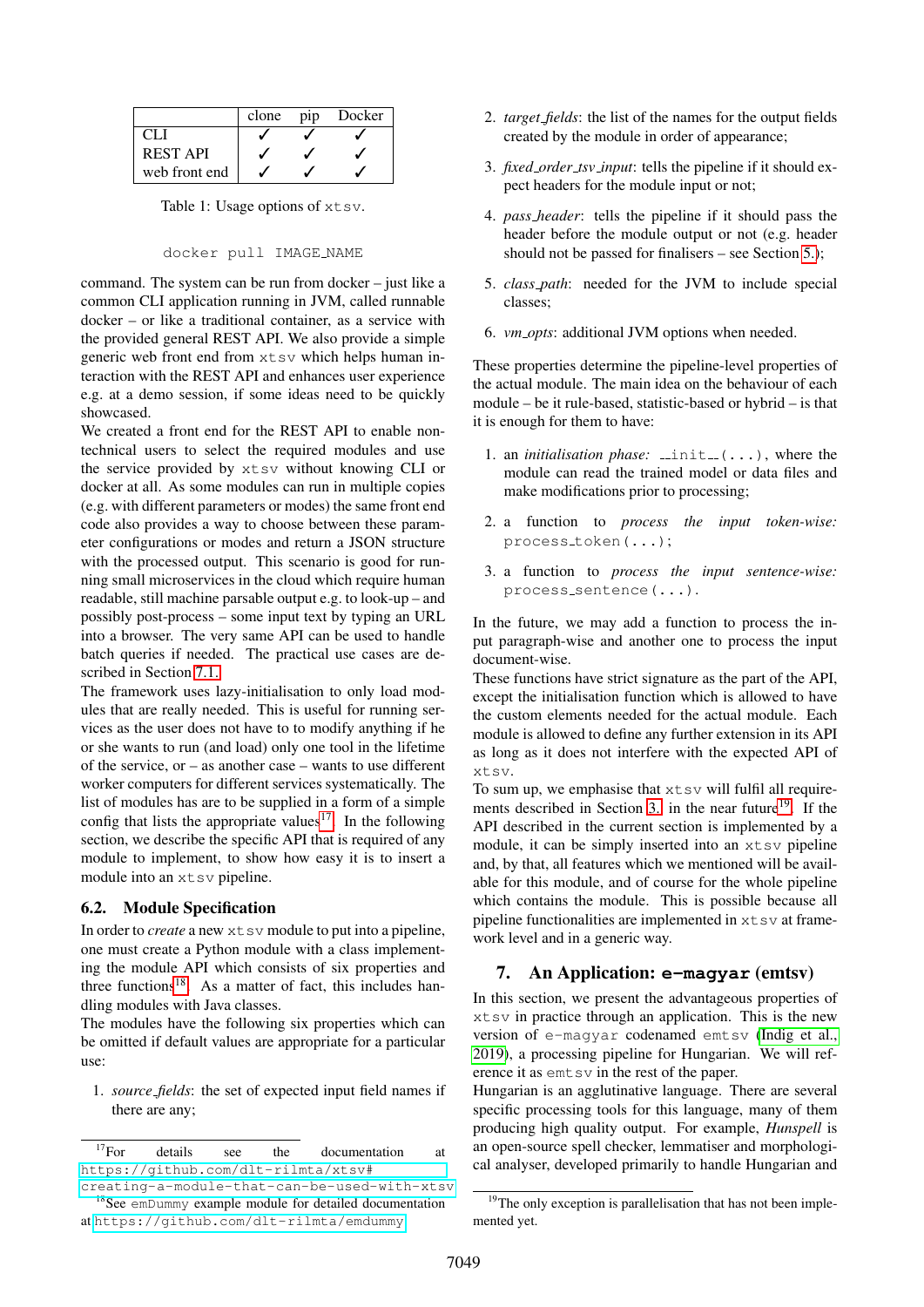other languages with rich morphology, and also, there are some other NLP tools (Halácsy et al., 2004). Since then some of these tools were substituted for better alternatives, some has been reimplemented, fixed and extended yielding different pipelines competing with each other.

In order to accelerate the development of the tools and resources, we came up with the original idea of  $x$ t sv earlier [\(Indig et al., 2019\)](#page-8-7). Back then, it was only a part of the system, but as we realised its importance we separated it as an independent tool. Then, we formalised the desirable properties of this kind of framework in general (see Section [3.\)](#page-1-2).

In this section, we justify the legitimacy of  $x$ tsv by presenting how it helped emt sv to become a full-fledged prototyping ecosystem for Hungarian NLP. We also present some loosely connected applications built around emt sv to show how simple ideas can substantially extend the existing tools in practice by using  $x \text{tsv}$ . In Section [9.,](#page-7-1) we present our future plans regarding further applications of our framework.

### <span id="page-6-1"></span>7.1. Morphological Analyser as a Service (MAaaS)

emtsv uses the rule-based morphological analyser emMorph (Novák et al., 2016) and the lemmatiser emLem together as a module<sup>[20](#page-6-2)</sup> to overcome the sparse data problem introduced by the nature of the language and to assist the ML algorithm in the POS tagger<sup>[21](#page-6-3)</sup>. To be able to verify the output (e.g. if there is a putative problem in the morphological analyser) one needs a preinstalled environment that is not always available or convenient for standalone usage. For this purpose, we created a microservice<sup>[22](#page-6-4)</sup> from the the morphological analyser with just a few extra lines of code using xtsv [\(Indig et al., 2019\)](#page-8-7). This enables the users to check possible analyses of a specific word form by just typing a special URL into their browser $^{23}$  $^{23}$  $^{23}$ . To make the interface more user-friendly, we introduced a web form to allow the user to choose from available modes with one click. The output is in JSON format which is readable by humans and also by machines.

Since then, we have integrated *Hunspell* into emt sv as a module and set up a similar service<sup>[24](#page-6-6)</sup> for fast spellchecking and to provide another lemmatiser and morphological analyser for the users to choose from.

With these at hand, even non-technical users can check the spelling and possible analyses of a word, even from their smartphones. We recommend these tools for accelerating the building of a new training corpus for Hungarian, which we will introduce in the following section.

### 7.2. Creating a New Training Corpus

*The Szeged treebank* is the largest, manually annotated treebank (Vincze et al., 2010) in Hungarian at the time of writing which contains 82,000 sentences, 1.2 million words and 250,000 punctuation marks, while *KorKorpusz* (31,492 tokens) is a recent pilot to create a new one (Vadász, 2020) and therefore it is not included in the examined tools yet. Due to copyright reasons, the Szeged treebank is not pub-licly available. Only a small part of it can be downloaded<sup>[25](#page-6-7)</sup> in UD format with 42,000 tokens and 1,800 sentences. This corpus is the base of the Hungarian models in Section [4.](#page-2-6) As these tools do not use rule-based components to improve their decisions, this explains their inferior performance on Hungarian and the issue could only be solved with more training material.

However, creating gold standard quality training materials for Hungarian is a cumbersome task. The point is that we can make the work easier for annotators with xtsv. They can bootstrap the annotation with high-quality components and only a few errors remain and have to be be corrected [\(Indig et al., 2019\)](#page-8-7). This accelerates the annotation process because annotators can work step-by-step. They only have to stop after running the desired module, correct the output and continue running the pipeline on the corrected data. Using this strategy, they can avoid the error amplification in the pipeline and prevent larger modifications e.g. the need for renumbering every dependency relation because of a tokenisation mistake.

### <span id="page-6-0"></span>7.3. The Particular Module Hierarchy in **emtsv** to Improve POS Tagging

In this section, we describe how we broke down the module hierarchy in order to further enhance annotation experience and to give more fine-grained control to the annotators and other users. With  $x \text{t} s v$ , we had the opportunity to redefine classical NLP modules in emtsv to enhance future usage scenarios and to lay out the foundations for future modules (see Section [9.\)](#page-7-1). We divided the "POS tagger" into four components [\(Indig et al., 2019\)](#page-8-7): a) the morphological analyser to provide morpheme level analyses for words, b) the lemmatiser to simplify the morpheme level analysis to lemmas and (emMorph specific) tags suitable for the OOV handling in the next step, c) disambiguate the lemmas and tags using the simplified morphological information, d) convert the disambiguated tags into UD POS tags and features to be able to continue with any standard UD dependency parser, while the computed fine-grained morphological information can be used to do other tasks independently. This layout allows the fine-grained classification and disambiguation of words before losing morphological information at the conversion step to the coarse UD representation. Only the third step – see c) in the previous paragraph – is done by machine learning, the rest of the steps are rulebased. The cooperation of these modules gives the user freedom of choice and high quality annotation at the same time.

<span id="page-6-3"></span><span id="page-6-2"></span><sup>20</sup><https://github.com/dlt-rilmta/emmorphpy>

<sup>&</sup>lt;sup>21</sup> Actually, this module does morphological disambiguation and lemmatisation as well, in our case.

<span id="page-6-4"></span> $^{22}$ A demo service running in the cloud is available at [https:](https://emmorph.herokuapp.com/) [//emmorph.herokuapp.com/](https://emmorph.herokuapp.com/).

<span id="page-6-5"></span><sup>23</sup>[https://hunspellpy.herokuapp.com/](https://hunspellpy.herokuapp.com/analyze/terem)

[analyze/terem](https://hunspellpy.herokuapp.com/analyze/terem) where "terem" (room, yield, produce) is the word to analyse.

<span id="page-6-6"></span><sup>24</sup><https://hunspellpy.herokuapp.com/>

<span id="page-6-7"></span><sup>25</sup>[https://universaldependencies.org/](https://universaldependencies.org/treebanks/hu_szeged/index.html) [treebanks/hu\\_szeged/index.html](https://universaldependencies.org/treebanks/hu_szeged/index.html)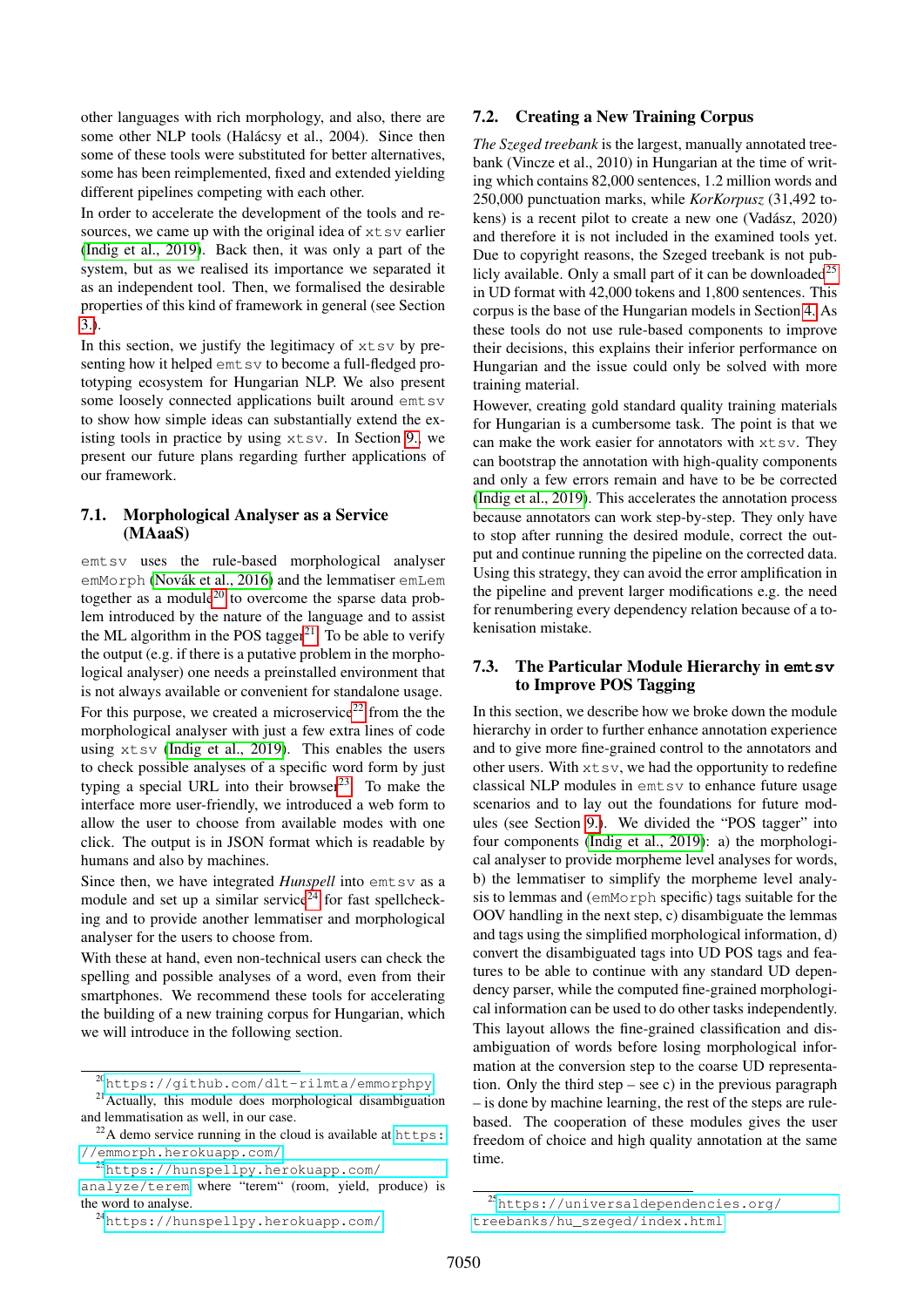### 7.4. Foreign Pipeline Elements as Modules in **emtsv**

To keep up with the state of the art, we have to try new methods and substitute the old ones with them from time to time. In this section, we show how we integrated a full pipeline into  $emt$  sv in order to provide alternatives for certain tasks.

As the xtsv implementation made it possible, we started to search for new opportunities for interoperability with other modules. [Simon et al. \(2020\)](#page-8-9) have successfully integrated UDPipe which shows how our modules correspond to the standard pipeline elements and allows combining alternative tools in the pipeline, either it is speed or quality that is in the user's mind<sup>[26](#page-7-2)</sup>. We also offer additional speedup as multiple modules of UPDipe can be run as a single xtsv module if the user does not want to interact with the data between the modules.

### 7.5. Loosely Connected and Experimental Modules in **emtsv**

It is not rare that other frameworks and software ecosystems (like tensorflow-keras and sci-kit learn) integrate – and usually reimplement – modules which are only loosely connected to the original core task. Designing emtsv [Simon et al. \(2020\)](#page-8-9) created three such modules to conveniently conduct everyday tasks like performance evaluation and to support interoperability with the CoNLL-U ecosystem. For a further example, the module of emconll [\(Indig et al., 2019\)](#page-8-7) converts the output to CoNLL-U format which has specific columns in a fixed order $27$ . It allows e.g. connecting emtsv with visual dependency graph editors to help correcting annotation.

Taking advantage of the new possibilities of xtsv, some experimental modules were implemented, for example emTerm. It is not a traditional, but a useful pipeline element. emTerm can be used to find and mark multi-word phrases (e.g. legal terms, proper names, etc.) in POS tagged text, from a simple predefined list.

## <span id="page-7-0"></span>8. Comparing **xtsv** with Other NLP Pipelines

[Simon et al. \(2020\)](#page-8-9) compared the speed of vanilla  $x \text{tsv}$ , emtsv and other mentioned NLP pipelines to get an insight on their throughput. We used *UDPipe*'s own Hungarian model and an unofficial model for *HuSpaCy*[28](#page-7-4). We compared two scenarios, all starting from raw text (see Table [2\)](#page-7-5). The first is ended at POS tagging and the second is ended at dependency Parsing. All measurements were run on RAM disk to eliminate the artefacts due to I/O and the numbers are averaged from three measurements on 1 million tokens. For dependency parsing, emtsv and *Magyarlánc* has only a slight difference in speed, while the other competitors are significantly faster. We note that *HuSpaCy* simplifies the task of POS-tagging (creating the main

[spacy-hungarian-models/](https://github.com/oroszgy/spacy-hungarian-models/)

CoNLL-U POS tags only), so its task is much simpler. As emtsv and *Magyarlánc* have the same dependency parser which appears to be a bottleneck.

| pipeline      | <b>POS</b> | <b>DEP</b> |
|---------------|------------|------------|
| $emtsv$ (CLI) | 2.320      | 300        |
| emtsv (REST)  | 2.600      | 310        |
| Magyarlánc    | 5.550      | 450        |
| <b>UDPipe</b> | 9.280      | 3.300      |
| HuSpaCy       | 33.980     | 15.000     |

<span id="page-7-5"></span>Table 2: The speed of the different compared systems in token per sec.

|   | 1   | $\mathbf{2}$ | 3   | 4   |
|---|-----|--------------|-----|-----|
| 1 | 825 | 719          | 677 | 618 |
| 2 | 483 | 412          | 395 | 373 |
| 3 | 342 | 294          | 283 | 269 |
| 4 | 265 | 227          | 214 | 207 |
| 5 | 211 | 186          | 176 | 166 |

<span id="page-7-6"></span>Table 3: The vanilla throughput of  $x$ tsv in thousand tokens per sec with emDummy as the only module. The columns shows the number of columns in the tsv, while the rows show the number of consecutive modules.

In Table [3,](#page-7-6) one can see the raw throughput on emDummy – a module which echoes input without modification. We can see that there is a room for improvement on the raw speed, but the optimisation should start at the modules as they clearly are the real bottleneck.

### 9. Conclusion and Future Work

<span id="page-7-1"></span>We collected the desirable properties of pipelines, then we designed an open source pipeline framework called  $x \text{t} s v^{29}$  $x \text{t} s v^{29}$  $x \text{t} s v^{29}$ which meets these requirements. We emphasise that it is completely modular: the pipeline can be extended by new modules easily and modules can be replaced at any time, every module or combination of modules can be run separately. Besides, the framework has a convenient intermodular communication format and adds useful functionality to the pipeline automatically, e.g. Docker container, REST API or a web front end. We proved the usefulness of  $x$ tsv in practice, investigating the emtsv pipeline built with it for Hungarian.

We have many ideas we plan to implement as new modules beyond the aforementioned ones we have already realised, thanks to the possibilities of xtsv: diacritic restorer hyphenator (to be used after the morphological analyser), the *jump and stay algorithm* [\(Sass, 2019\)](#page-8-10) (to be used after the dependency parser) to find proper verb-centered constructions, disambiguate the morpheme level analyses to enable task dependent lemmatisation, or reuse implemented met-rics e.g. for stylometry analysis<sup>[30](#page-7-8)</sup>. Integration, use and evaluation of all these is now quite straightforward using xtsv.

<span id="page-7-2"></span> $26$ It must be noted that, there are some incompatibilities between the tools because the different training material (UDv1 and  $IDv2$ 

<span id="page-7-4"></span><span id="page-7-3"></span><sup>27</sup><http://universaldependencies.org/format> <sup>28</sup>[https://github.com/oroszgy/](https://github.com/oroszgy/spacy-hungarian-models/)

<span id="page-7-7"></span><sup>29</sup>Available under LGPL 3.0 license [https://github.](https://github.com/dlt-rilmta/xtsv) [com/dlt-rilmta/xtsv](https://github.com/dlt-rilmta/xtsv) or pip install xtsv.

<span id="page-7-8"></span><sup>30</sup>[https://github.com/tsproisl/Linguistic\\_](https://github.com/tsproisl/Linguistic_and_Stylistic_Complexity) [and\\_Stylistic\\_Complexity](https://github.com/tsproisl/Linguistic_and_Stylistic_Complexity)